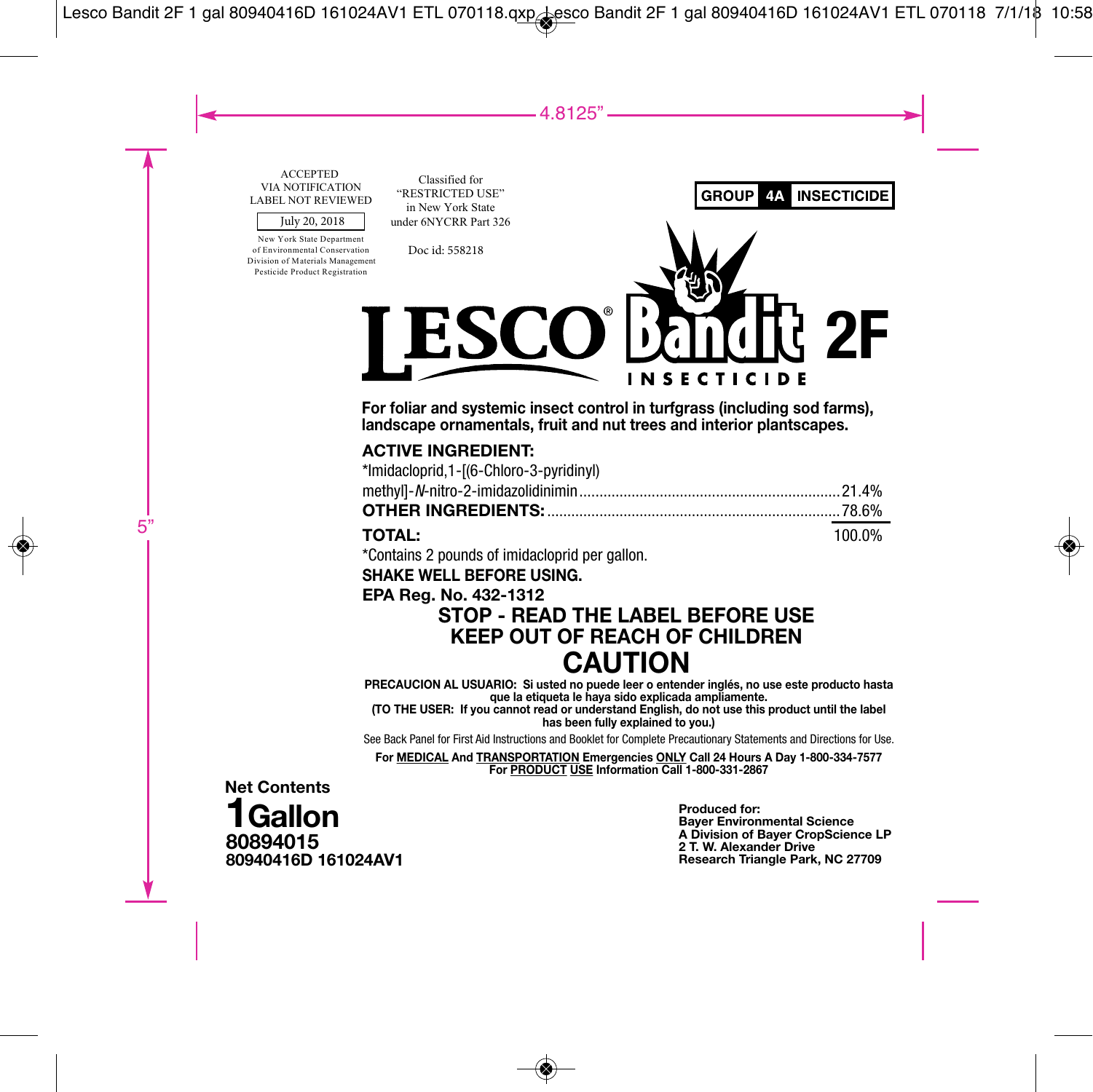| <b>FIRST AID</b>          |                                                                                                                                                                                                                                                                                        |  |  |  |
|---------------------------|----------------------------------------------------------------------------------------------------------------------------------------------------------------------------------------------------------------------------------------------------------------------------------------|--|--|--|
| If swallowed:             | Call a poison control center or doctor immediately for treatment advice.<br>• Have person sip a glass of water if able to swallow.<br>• Do not induce vomiting unless told to do so by a poison control center or doctor.<br>• Do not give anything by mouth to an unconscious person. |  |  |  |
| If on skin or<br>clothina | • Take off contaminated clothing.<br>Rinse skin immediately with plenty of water for 15 to 20 minutes.<br>٠<br>• Call a poison control center or doctor for treatment advice.                                                                                                          |  |  |  |
| If in eves                | • Hold eye open and rinse slowly and gently with water for 15 to 20 minutes. Remove contact lenses, if present, after<br>the first 5 minutes, then continue rinsing eye.<br>• Call a poison control center or doctor for treatment advice.                                             |  |  |  |
|                           | In case of emergency call toll free the Bayer Environmental Science Emergency Response Telephone No. 800-334-7577. Have a product                                                                                                                                                      |  |  |  |

In case of emergency call toll free the Bayer Environmental Science Emergency Response Telephone No. 800-334-7577. Have a product<br>container or label with you when calling a poison control center or doctor, or going for tre

**NOTE TO PHYSICIAN:** No specific antidote is available. Treat the patient symptomatically.

#### **PRECAUTIONARY STATEMENTS HAZARDS TO HUMANS AND DOMESTIC ANIMALS**

### **CAUTION**

Harmful if swallowed or absorbed through skin. Avoid contact with skin, eyes, or clothing.Wash thoroughly with soap and water after handling. Keep children or pets off treated area until spray is dry.

### **PERSONAL PROTECTIVE EQUIPMENT (PPE)**

**WPS USES:** Applicators and Other Handlers who handle this product for any use covered by the Worker Protection Standard (40 CFR part 170)

- in general, agricultural plant uses e.g., use in sod farms, must wear:
- Long-sleeved shirt and long pants
- Chemical resistant gloves made of any waterproof material such as barrier laminate, butyl rubber, nitrile rubber, neoprene rubber, natural rubber, polyethylene, polyvinylchloride (PVC) or viton. If you want more options, follow the instructions for category A on an EPA chemicalresistance category selection chart.
- Shoes plus socks

Follow manufacturer's instructions for cleaning/ maintaining personal protective equipment, PPE. If no such instructions for washables, use detergent and hot water. Keep and wash PPE separately from other laundry.

**NON-WPS USES:** Applicators and other handlers who handle this product for any use NOT covered by the Worker Protection Standard (40 CFR part 170) – in general, only agricultural plant uses are covered by the WPS, must wear:

- Shirt and pants
- Gloves
- Shoes plus socks

### **ENGINEERING CONTROLS STATEMENTS**

When handlers use closed systems, enclosed cabs, or aircraft in a manner that meets the requirements listed in the Worker Protection Standard (WPS) for agricultural pesticides [40 CFR 170.240(d)(4-6)], the handler PPE requirements may be reduced or modified as specified in the WPS.

### **USER SAFETY RECOMMENDATIONS**

#### **User should:**

- Wash thoroughly with soap and water after handling and before eating, drinking, chewing gum, or using tobacco.
- Remove and wash contaminated clothing before reuse.

### **ENVIRONMENTAL HAZARDS**

This product is highly toxic to aquatic invertebrates. Do not apply directly to water, or to areas where surface water is present or to intertidal areas below the mean high water mark. Do not contaminate water when disposing of equipment washwaters.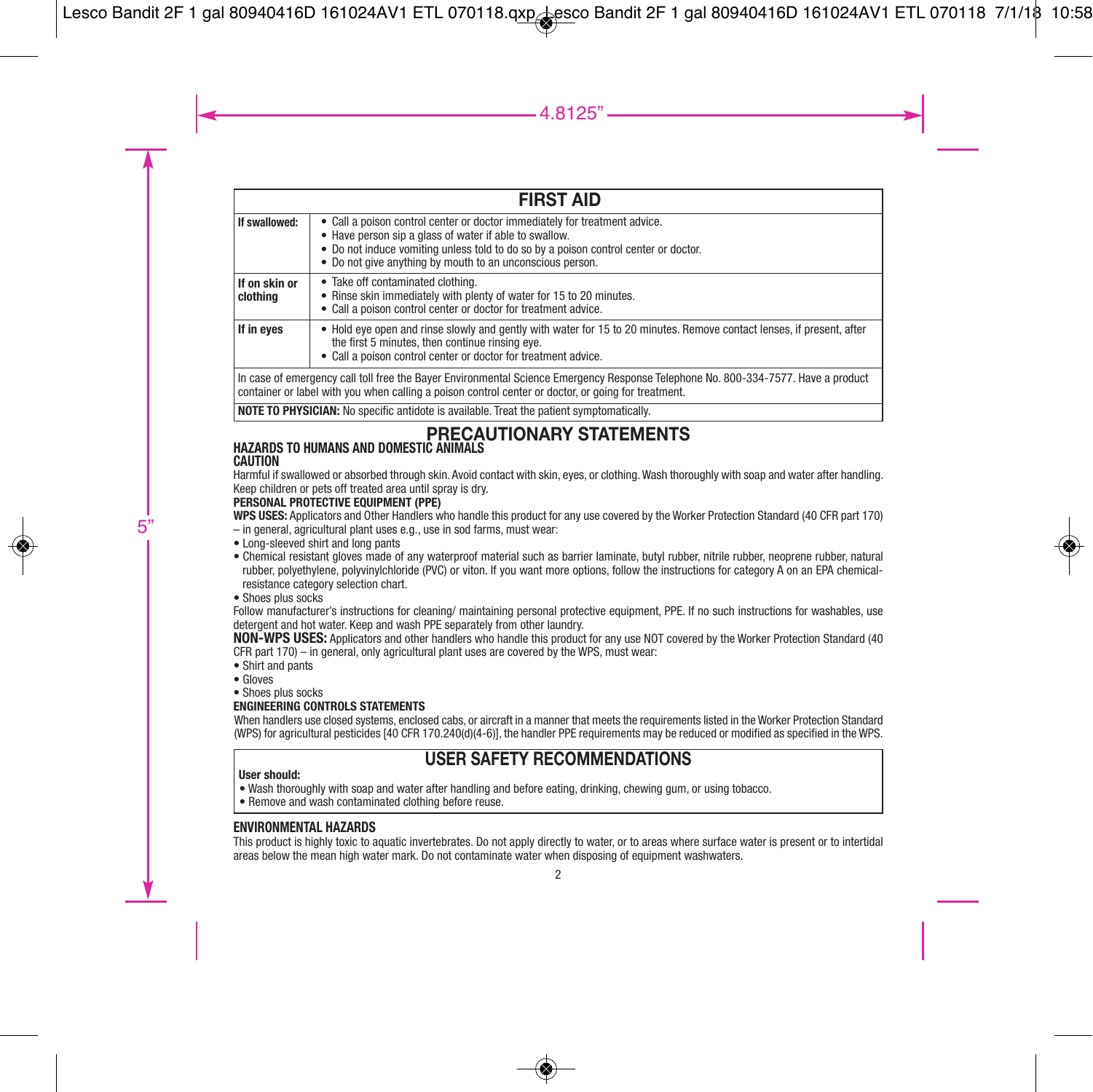This product is highly toxic to bees exposed to direct treatment or residues on blooming crops/plants or weeds. Do not apply this product or allow it to drift to blooming crops/plants or weeds if bees are foraging the treatment area.

This chemical demonstrates the properties and characteristics associated with chemicals detected in groundwater. The use of this chemical in areas where soils are permeable, particularly where the water table is shallow, may result in groundwater contamination.



## **PROTECTION OF POLLINATORS**

**APPLICATION RESTRICTIONS EXIST FOR THIS PRODUCT BECAUSE OF RISK TO BEES AND OTHER INSECT POLLINATORS. FOLLOW APPLICATION RESTRICTIONS FOUND IN THE DIREC-TIONS FOR USE TO PROTECT POLLINATORS.**



Look for the bee hazard icon in the Directions for Use for each application site for specific use restrictions and instructions to protect bees and other insect pollinators.

#### **This product can kill bees and other insect pollinators.**

Bees and other insect pollinators will forage on plants when they flower, shed pollen, or produce nectar. Bees and other insect pollinators can be exposed to this pesticide from:

- Direct contact during foliar applications, or contact with residues on plant surfaces after foliar applications
- Ingestion of residues in nectar and pollen when the pesticide is applied as a seed treatment, soil, tree injection, as well as foliar applications.

When Using This Product Take Steps To:

- Minimize exposure of this product to bees and other insect pollinators when they are foraging on pollinator attractive plants around the application site.<br>● Minimize drift of this product on to beehives or to off-site pollinator attractive habitat. Drift of this product onto beehives or off-site to
- 

pollinator attractive habitat can result in bee kills.<br>Information on protecting bees and other insect pollinators may be found at the Pesticide Environmental Stewardship website at:<br>Intro//pesticidestewardship.org/Pollina

www.npic.orst.edu or directly to EPA at: beekill@epa.gov

### **DIRECTIONS FOR USE**

### **It is a violation of Federal law to use this product in a manner inconsistent with its labeling.**

Do not apply this product in a way that will contact workers or other persons, either directly or through drift. Only protected handlers may be in the area during application. For any requirements specific to your State or Tribe, consult the agency responsible for pesticide regulation.

### **SEE INDIVIDUAL SITES FOR SPECIFIC POLLINATOR PROTECTION APPLICATION RESTRICTIONS. IF NONE EXIST UNDER THE SPECIFIC SITE, FOR OUTDOOR FOLIAR APPLICATIONS, FOLLOW THESE APPLICATION DIRECTIONS.**



NON-AGRICULTURAL USES<br>Do not apply LESCO® BANDIT™ 2F Insecticide while bees are foraging. Do not apply LESCO BANDIT 2F Insecticide to<br>plants that are flowering. Only apply after all flower petals have fallen off.

LESCO BANDIT 2F Insecticide can be used as directed on sod farms, and on turfgrass, and ornamentals on such sites: residential home lawns, business and office complexes, phopping complexes, multi-family residential complex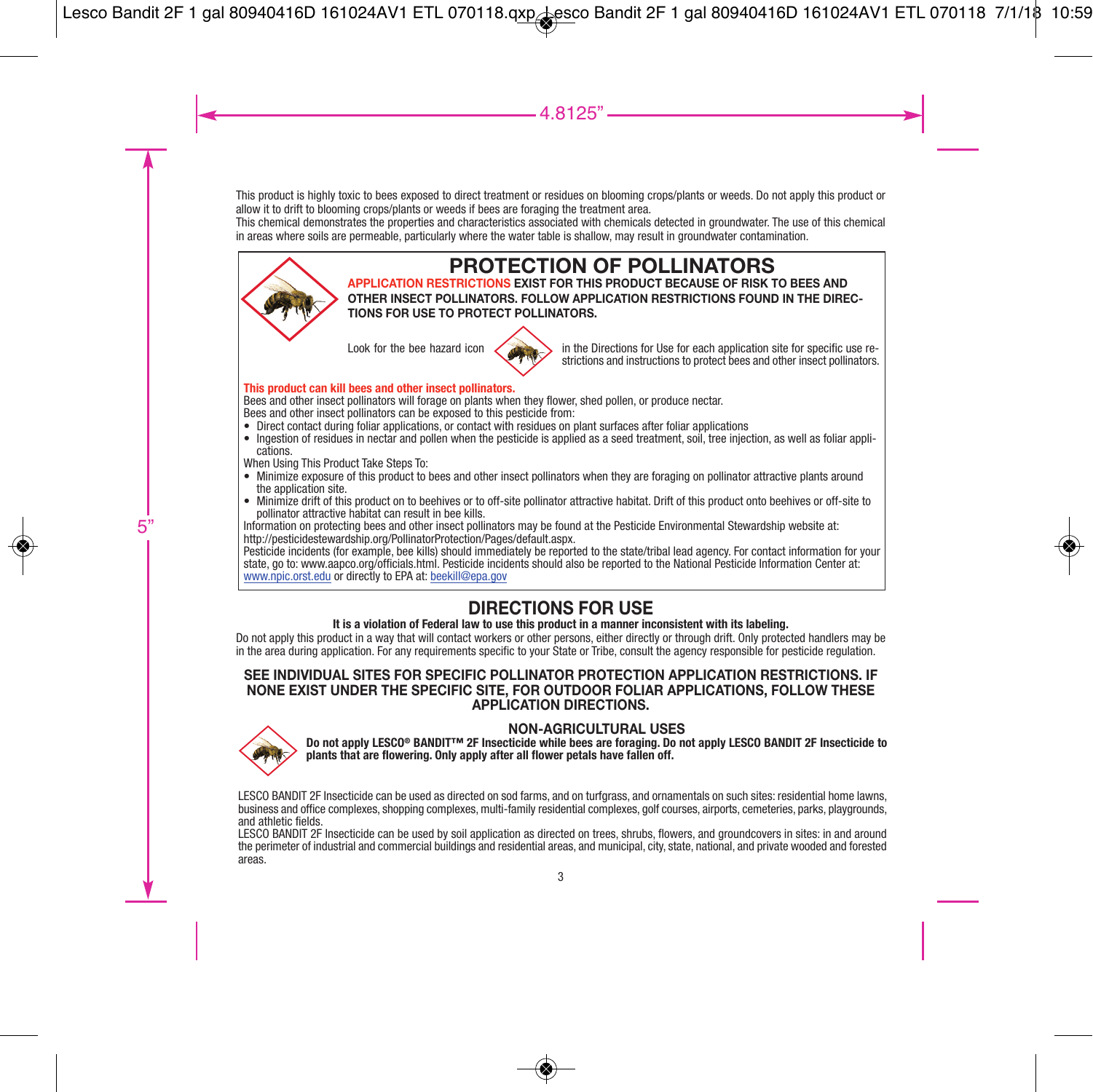**RESTRICTION:** Not for use in commercial greenhouses, nurseries, or on grasses grown for seed, or on commercial fruit and nut trees.

**RESISTANCE:** Some insects are known to develop resistance to insecticides after repeated use. As with any insecticide, the use of this product should conform to resistance management strategies established for the use area.

LESCO BANDIT 2F Insecticide contains a Group 4A insecticide. Insect biotypes with acquired or inherent resistance to Group 4A insecticides may eventually dominate the insect population if Group 4A insecticides are used repeatedly as the predominant method of control for targeted species.

### **AGRICULTURAL USE REQUIREMENTS**

Use this product only in accordance with its labeling and with the Worker Protection Standard, 40 CFR part 170. This Standard contains requirements for the protection of agricultural workers on farms, forests, nurseries, and greenhouses, and handlers of agricultural pesticides. It contains requirements for training, decontamination, notification, and emergency assistance. It also contains specific instructions and exceptions pertaining to the statements on this label about personal protective equipment (PPE) and restricted-entry interval. The requirements in this box only apply to uses of this product that are covered by the Worker Protection Standard.

Do not enter or allow worker entry into treated areas during the restricted-entry interval (REI) of 12 hours.

**Exception:** If the product is applied by drenching, the Worker Protection Standard, under certain circumstances, allows workers to enter the treated area if there will be no contact with anything that has been treated.

PPE required for early entry to treated areas that is permitted under the Worker Protection Standard and that involves contact with anything that has been treated, such as plants, soil, or water is:

- Coveralls
- Chemical resistant gloves made of any waterproof material such as barrier laminate, butyl rubber, nitrile rubber, neoprene rubber, natural rubber, polyethylene, polyvinylchloride (PVC) or viton. If you want more options, follow the instructions for category A on an EPA chemicalresistance category selection chart.
- Shoes plus socks

### **NON-AGRICULTURAL USE REQUIREMENTS**

The requirements in this box apply to uses of this product that are NOT within the scope of the Worker Protection Standard for agricultural pesticides (40 CFR part 170). The WPS applies when this product is used to produce agricultural plants on farms, forests, nurseries or greenhouses and sod farm production.

Keep children and pets off treated area until dry.

### **APPLICATION TO TURFGRASS**

LESCO BANDIT 2F Insecticide can be used for the control of soil inhabiting pests of turfgrass, such as Northern & Southern masked chafers, *Cyclocephala borealis*, *C. immaculata*, and/or *C. lurida*; Asiatic garden beetle, *Maladera castanea*; European chafer, *Rhizotroqus majalis*; Green June beetle, *Cotinis nitida*; May or June beetle, *Phyllophaga* spp.; Japanese beetle, *Popillia japonica*; Oriental beetle, *Anomala orientalis*; Billbugs, *Spherophorus* spp.; Annual bluegrass weevil, *Hyperodes* spp.; Black turfgrass ataenius, *Ataenius spretulus* and *Aphodius* spp. European Crane Fly *Tipula paludosa*, and mole crickets,. *scapteriscus* spp. LESCO BANDIT 2F Insecticide can also be used for suppression of cutworms and chinch bugs.

The active ingredient in LESCO BANDIT 2F Insecticide has sufficient residual activity so that applications can be made preceding the egg laying activity of the target pests. High levels of control can be achieved when applications are made preceding or during the egg laying period. The need for an application can be based on historical monitoring of the site, previous records or experiences, current season adult trapping or other methods. Optimum control will be achieved when applications are made prior to egg hatch of the target pests, followed by sufficient irrigation or rainfall to move the active ingredient through the thatch.

Do not apply when turfgrass areas are waterlogged or the soil is saturated with water. Adequate distribution of the active ingredient cannot be achieved when these conditions exist. The treated turf area must be in such a condition that the rainfall or irrigation will penetrate vertically in the soil profile.

**RESTRICTION:** Do not apply more than a total of 1.6 pints (0.4 lb of active ingredient) per acre per year.

### **APPLICATION EQUIPMENT FOR USE ON TURFGRASS**

Apply LESCO BANDIT 2F Insecticide in sufficient water to provide adequate distribution in the treated area. The use of accurately calibrated equipment normally used for the application of turfgrass insecticides is required. Use equipment which will produce a uniform, coarse droplet spray, using a low pressure setting to eliminate off target drift. Check calibration periodically to ensure that equipment is working properly.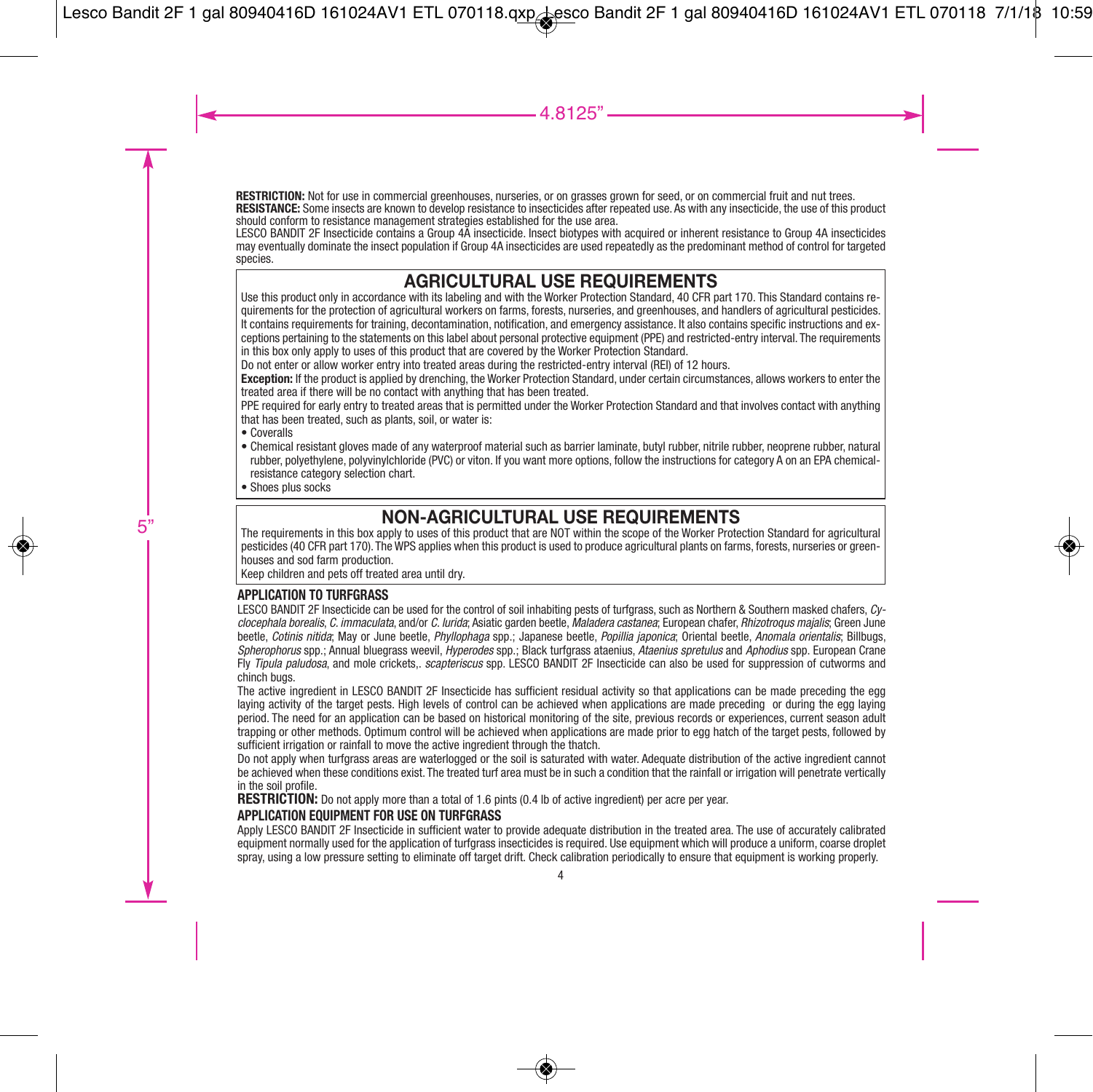### **APPLICATION TO ORNAMENTALS**

LESCO BANDIT 2F Insecticide is for use on ornamentals in commercial and residential landscapes and interior plantscapes. LESCO BANDIT 2F Insecticide is a systemic product and will be translocated upward into the plant system from root uptake. To assure optimum effectiveness, the product must be placed where the growing portion of the target plant can absorb the active ingredient. The addition of a nitrogen containing fertilizer, where applicable, into the solution may enhance the uptake of the active ingredient. Application can be made by foliar application or soil applications; including soil injection, drenches, and broadcast sprays. Foliar applications offer locally systemic activity against insect pests. When making soil applications to plants with woody stems, systemic activity will be delayed until the active ingredient is translocated throughout the plant. In some cases, this translocation delay could take 60 days or longer. For this reason, make application prior to anticipated pest infestation to achieve optimum levels of control

**RESTRICTION:** Outdoor applications cannot exceed a total of 1.6 pints (0.4 lb of active ingredient) per acre per year.

### **ANT MANAGEMENT PROGRAMS**

Use LESCO BANDIT 2F Insecticide to control aphids, scale insects, mealybugs and other sucking pests on ornamentals to limit the honeydew available as a food source for ant populations. LESCO BANDIT 2F Insecticide applications can be then be supplemented with residual sprays, bait placements or other ant control tactics to further reduce the pest population.

### **APPLICATION EQUIPMENT FOR FOLIAR APPLICATIONS**

LESCO BANDIT 2F Insecticide mixes readily with water and may be used in many types of application equipment. Mix product with the required amount of water and apply as desired dependent upon the selected use pattern.

When making foliar applications on hard to wet foliage such as holly, pine, or ivy, the addition of a spreader/ sticker is recommended. If concentrate or mist type spray equipment is used, apply an equivalent amount on the area sprayed, as would be used in a dilute application. LESCO BANDIT 2F Insecticide has been found to be compatible with commonly used fungicides, miticides, liquid fertilizers, and other commonly used insecticides. Check physical compatibility using the correct proportion of products in a small jar test if local experience is unavailable. **RESTRICTION:** Do not apply through any irrigation system.

| DIRECTIONS FOR USE ON TURFGRASSES IN RESIDENTIAL, COMMERCIAL, AND INDUSTRIAL AREAS                                                                                                                                                                |                                                                                                                                                                                                                                                                                                                                                         |                                                                                                         |                                                                                                                                               |                                                                                                                                                |
|---------------------------------------------------------------------------------------------------------------------------------------------------------------------------------------------------------------------------------------------------|---------------------------------------------------------------------------------------------------------------------------------------------------------------------------------------------------------------------------------------------------------------------------------------------------------------------------------------------------------|---------------------------------------------------------------------------------------------------------|-----------------------------------------------------------------------------------------------------------------------------------------------|------------------------------------------------------------------------------------------------------------------------------------------------|
| <b>SITE</b>                                                                                                                                                                                                                                       |                                                                                                                                                                                                                                                                                                                                                         | <b>PEST</b>                                                                                             |                                                                                                                                               | <b>DOSAGE LESCO BANDIT</b><br><b>2F Insecticide</b>                                                                                            |
| <b>TURFGRASSES</b><br>(Residential home<br>lawns, business<br>and office com-<br>plexes, shopping<br>complexes, multi-<br>family residential<br>complexes, golf<br>courses, airports,<br>cemeteries, parks,<br>playgrounds, ath-<br>letic fields) | <b>LARVAE OF:</b><br>Annual bluegrass weevil<br>Asiatic garden beetle<br>Billbua<br><b>Black turfgrass ataenius</b>                                                                                                                                                                                                                                     | Cutworms (suppression)<br>European chafer<br>European Crane Fly<br>Green June beetle<br>Japanese beetle | Northern masked chafer<br>Oriental beetle<br>Phyllophaga spp.<br>Southern masked chafer                                                       | 1.25 to 1.6 pt/A<br>or<br>0.46 to 0.6 fl oz<br>(14 to 17 mL)<br>per 1000 sq ft                                                                 |
|                                                                                                                                                                                                                                                   | For optimum control of grubs, billbugs, annual bluegrass weevil, and European Crane Fly make application prior to<br>egg hatch of the target pest.<br>Be sure to read "APPLICATION EQUIPMENT" Section of this label.                                                                                                                                    |                                                                                                         |                                                                                                                                               |                                                                                                                                                |
|                                                                                                                                                                                                                                                   | Chinchbugs (suppression)                                                                                                                                                                                                                                                                                                                                | Mole crickets                                                                                           |                                                                                                                                               | 1.6 pt/A or<br>0.6 fl oz (17 mL) per<br>1000 sa ft                                                                                             |
|                                                                                                                                                                                                                                                   | For suppression of chinch bugs, make application prior to the hatching of the first instar nymphs.<br>For control of mole crickets make application prior to or during the peak egg hatch period. If application is not made<br>prior to egg hatch or when adults or large nymphs are present and actively tunneling, apply LESCO BANDIT 2F Insecticide |                                                                                                         |                                                                                                                                               |                                                                                                                                                |
| timing of application.                                                                                                                                                                                                                            |                                                                                                                                                                                                                                                                                                                                                         |                                                                                                         | For optimum control, if rainfall does not occur within 24 hours after application, irrigate to move the active ingredient through the thatch. | Consult your local turf, state Agricultural Experiment Station, or State Extension Service Specialists for more specific information regarding |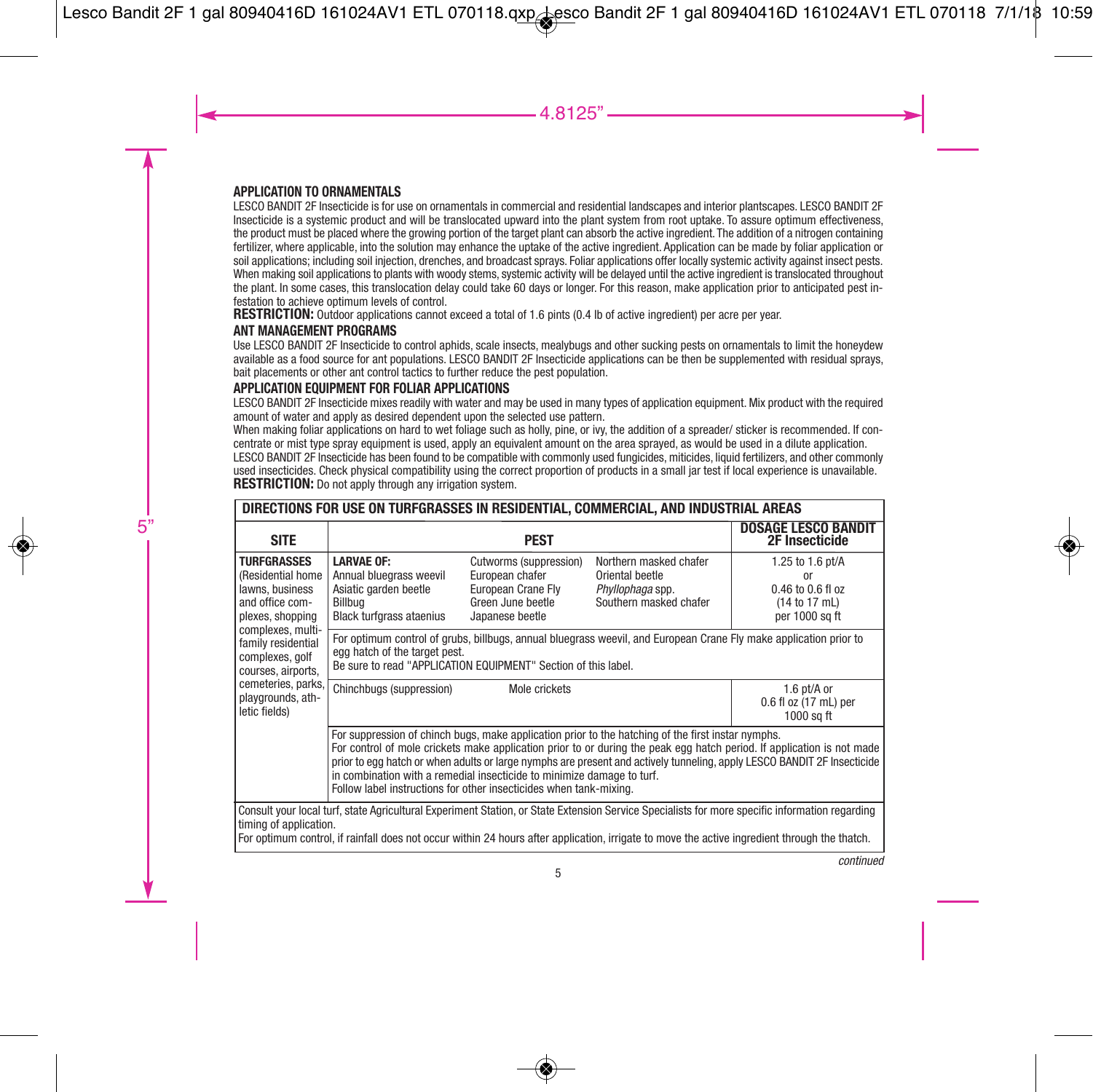### **DIRECTIONS FOR USE ON TURFGRASSES IN RESIDENTIAL, COMMERCIAL, AND INDUSTRIAL AREAS**

#### **RESTRICTIONS:**

- Do not apply more than 1.6 pt (0.4 lb of active ingredient) per acre per year.
- Do not mow turf or lawn area until after sufficient irrigation or rainfall has occurred so that uniformity of application will not be affected.
- Do not allow this product to contact plants in bloom while bees are foraging the treatment area.
- Do not graze treated areas or use clippings from treated areas for feed or forage.
- Do not allow runoff or puddling of irrigation water following application.
- Keep children and pets off treated area until dry.
- Do not apply LESCO BANDIT 2F Insecticide to areas which are water logged or saturated, which will not allow penetration into the root zone of the plant.

#### **TURFGRASSES** (Sod Farms) **LARVAE OF:** Annual bluegrass weevil Asiatic garden beetle Billbug Black turfgrass ataenius Cutworms (suppression) European chafer European Crane Fly Green June beetle Japanese beetle Mole crickets 1.25 to 1.6 pt/A or 0.46 to 0.6 fl oz (14 to 17 mL) per 1,000 sq ft For optimum control of grubs, billbugs, annual bluegrass weevil, and European Crane Fly make application prior to egg hatch of the target pest. Be sure to read "APPLICATION EQUIPMENT" Section of this label. Chinchbugs (suppression) The Chinchbugs (suppression) and the Mole crickets and the 1.6 pt/A or 0.6 fl oz (17 mL) per  $1.000$  sq ft For suppression of chinch bugs, make application prior to the hatching of the first instar nymphs. For control of mole crickets make application prior to or during the peak egg hatch period. If application is not made prior to egg hatch or when adults or large nymphs are present and actively tunneling, apply LESCO BANDIT 2F Insecticide in combination with a remedial insecticide to minimize damage to turf. Follow label instructions for other insecticides when tank-mixing. **DIRECTIONS FOR USE ON SOD FARMS PEST DOSAGE LESCO BANDIT 2F Insecticide** Northern masked chafer Oriental beetle *Phyllophaga* spp. Southern masked chafer **SITE** Consult your local turf, state Agricultural Experiment Station, or State Extension Service Specialists for more specific information regarding timing of application. For optimum control, if rainfall does not occur within 24 hours after application, irrigate to move the active ingredient through the thatch. **RESTRICTIONS:** • Do not apply more than 1.6 pt (0.4 lb of active ingredient) per acre per year. • Do not allow this product to contact plants in bloom while bees are foraging the treatment area. • Do not use for seed production. • Do not allow runoff or puddling of irrigation water following application. • Do not apply LESCO BANDIT 2F Insecticide to areas which are water logged or saturated, which will not allow penetration into the root zone of the plant.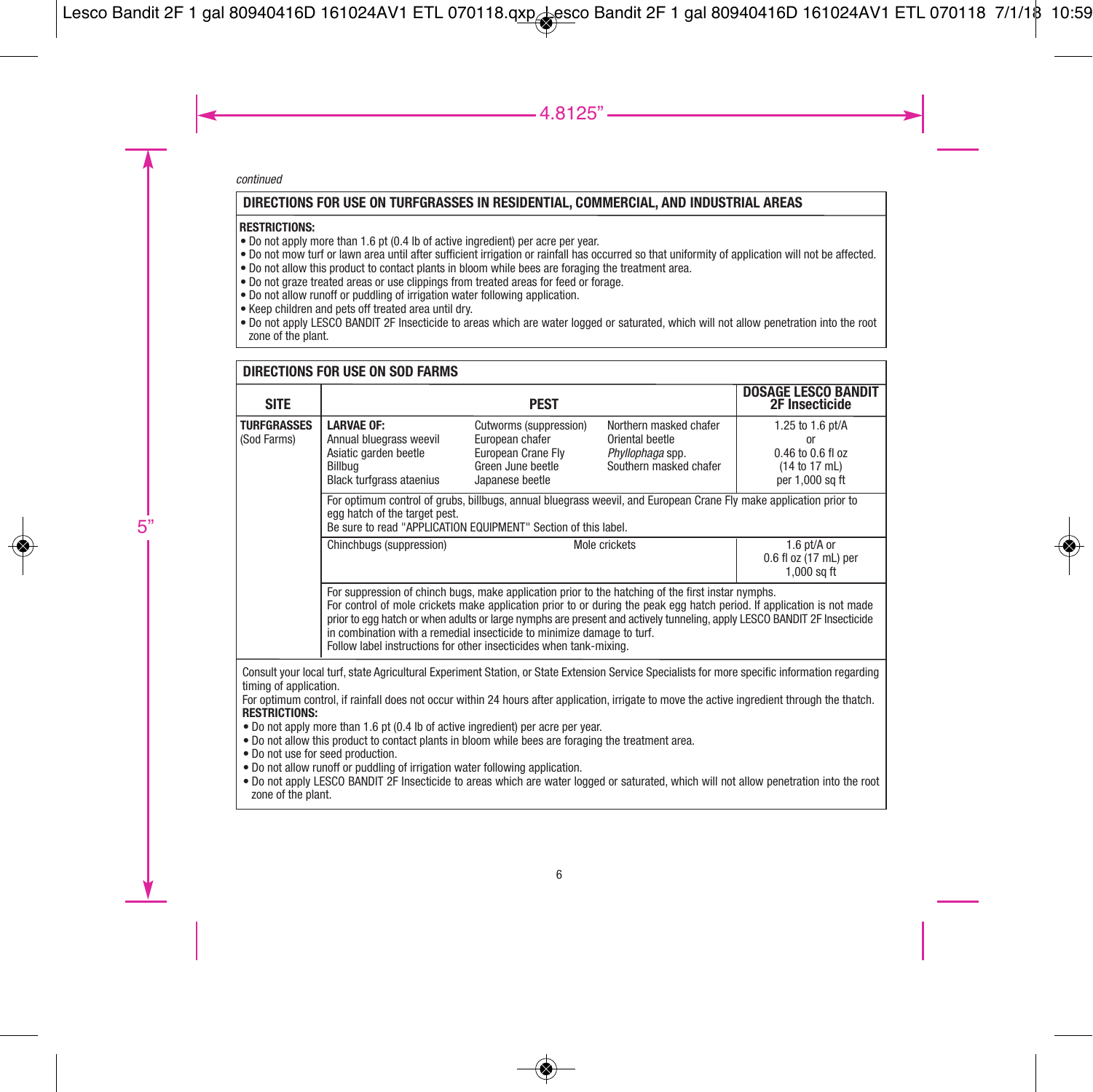# **DIRECTIONS FOR APPLICATION TO OUTDOOR ORNAMENTALS IN RESIDENTIAL, COMMERCIAL, AND INDUSTRIAL LANDSCAPE AREAS**

| <b>SITE</b>                                                                                                                                                                                                                                                                                                                                                                                    |                                                                                                                                                                                                                                                                                                                                                                                                                                | <b>PEST</b>                                                                                                                                                                           |                                                                               | <b>DOSAGE LESCO BANDIT</b><br><b>2F INSECTICIDE</b>      |  |
|------------------------------------------------------------------------------------------------------------------------------------------------------------------------------------------------------------------------------------------------------------------------------------------------------------------------------------------------------------------------------------------------|--------------------------------------------------------------------------------------------------------------------------------------------------------------------------------------------------------------------------------------------------------------------------------------------------------------------------------------------------------------------------------------------------------------------------------|---------------------------------------------------------------------------------------------------------------------------------------------------------------------------------------|-------------------------------------------------------------------------------|----------------------------------------------------------|--|
| <b>Trees</b><br>Shrubs<br>Evergreens<br><b>Flowers</b><br>Foliage plants<br>Groundcovers                                                                                                                                                                                                                                                                                                       | Adelgids (including hemlock woolly<br>Leafhoppers, planthoppers, sharpshooters<br>(including glassy-winged sharpshooter)<br>adelgid)<br>and spittle bugs)<br>Aphids<br>Leaf-feeding beetles (Japanese beetle,<br>Mealybugs<br>emerald ash borer and vine weevil<br><b>Psyllids</b><br>adults)<br>Sawfly larvae<br>Leaf-feeding bugs (including lace bugs,<br>Thrips (foliage only)<br>Whiteflies<br>leaf bugs, and plant bugs) |                                                                                                                                                                                       |                                                                               | 1.5 fl oz (45mL)<br>per 100 gal<br>of water              |  |
|                                                                                                                                                                                                                                                                                                                                                                                                | Foliar Applications: Start treatments prior to establishment of high pest populations and reapply on an as needed basis.                                                                                                                                                                                                                                                                                                       |                                                                                                                                                                                       |                                                                               |                                                          |  |
|                                                                                                                                                                                                                                                                                                                                                                                                | White grub larvae (such as Japanese beetle larvae, Chafers, Phyllophaga spp.,<br>Asiatic garden beetle, Oriental beetle)                                                                                                                                                                                                                                                                                                       | 0.46 to 0.6 fl oz<br>(14 to 17mL)<br>per 1,000 sq ft                                                                                                                                  |                                                                               |                                                          |  |
|                                                                                                                                                                                                                                                                                                                                                                                                | Broadcast Applications: Mix required amount of product in sufficient water to uniformly and accurately cover the area<br>being treated. Do not use less than 2 gallons of water per 1000 sq ft. For optimum control, irrigate thoroughly to incorporate<br>LESCO BANDIT 2F Insecticide into the upper soil profile.                                                                                                            |                                                                                                                                                                                       |                                                                               |                                                          |  |
| <b>RESTRICTIONS:</b><br>. Follow application restrictions for Non-Agricultural Uses on page 3 to protect bees and other insect pollinators<br>. Do not apply more than 1.6 pt (0.4 lb of active ingredient) per acre per year.<br>. Keep children and pets off treated area until drv.<br>. Do not apply this product, by any application method, to linden, basswood, or other Tilia species. |                                                                                                                                                                                                                                                                                                                                                                                                                                |                                                                                                                                                                                       |                                                                               |                                                          |  |
|                                                                                                                                                                                                                                                                                                                                                                                                | DIRECTIONS FOR APPLICATION TO PLANTS GROWN INDOORS                                                                                                                                                                                                                                                                                                                                                                             |                                                                                                                                                                                       |                                                                               |                                                          |  |
| <b>SITE</b>                                                                                                                                                                                                                                                                                                                                                                                    |                                                                                                                                                                                                                                                                                                                                                                                                                                | <b>PEST</b>                                                                                                                                                                           |                                                                               | <b>DOSAGE LESCO BANDIT</b><br><b>2F INSECTICIDE</b>      |  |
| Interior<br>plantscapes                                                                                                                                                                                                                                                                                                                                                                        | Adelgids (including hemlock<br>woolly adelgid)<br>Aphids<br>Leaf-feeding beetles (Japanese<br>beetle, emerald ash borer and<br>vine weevil adults)                                                                                                                                                                                                                                                                             | Leaf-feeding bugs (including<br>lace bugs, leaf bugs, and<br>plant bugs)<br>Leafhoppers, planthoppers,<br>sharpshooters (including<br>glassy-winged sharpshooter)<br>and spittle bugs | Mealybugs<br>Psyllids<br>Sawfly larvae<br>Thrips (foliage only)<br>Whiteflies | 1.5 fl oz (45mL)<br>per 100 gal<br>of water              |  |
|                                                                                                                                                                                                                                                                                                                                                                                                | Foliar Applications: Start treatments prior to establishment of high pest populations and reapply on an as needed basis.                                                                                                                                                                                                                                                                                                       |                                                                                                                                                                                       |                                                                               |                                                          |  |
|                                                                                                                                                                                                                                                                                                                                                                                                | White grub larvae (such as Japanese beetle larvae, Chafers, Phyllophaga spp., Asiatic<br>garden beetle, Oriental beetle)                                                                                                                                                                                                                                                                                                       |                                                                                                                                                                                       |                                                                               | $0.46$ to $0.6$ fl oz<br>(14 to 17mL)<br>per 1.000 sq ft |  |
|                                                                                                                                                                                                                                                                                                                                                                                                | Broadcast Applications: Mix required amount of product in sufficient water to uniformly and accurately cover the area<br>being treated. Do not use less than 2 gallons of water per 1,000 sq ft. For optimum control, irrigate thoroughly to incorporate<br>LESCO BANDIT 2F Insecticide into the upper soil profile.                                                                                                           |                                                                                                                                                                                       |                                                                               |                                                          |  |
| <b>RESTRICTIONS:</b>                                                                                                                                                                                                                                                                                                                                                                           | . Not for use in commercial greenhouses.                                                                                                                                                                                                                                                                                                                                                                                       |                                                                                                                                                                                       |                                                                               |                                                          |  |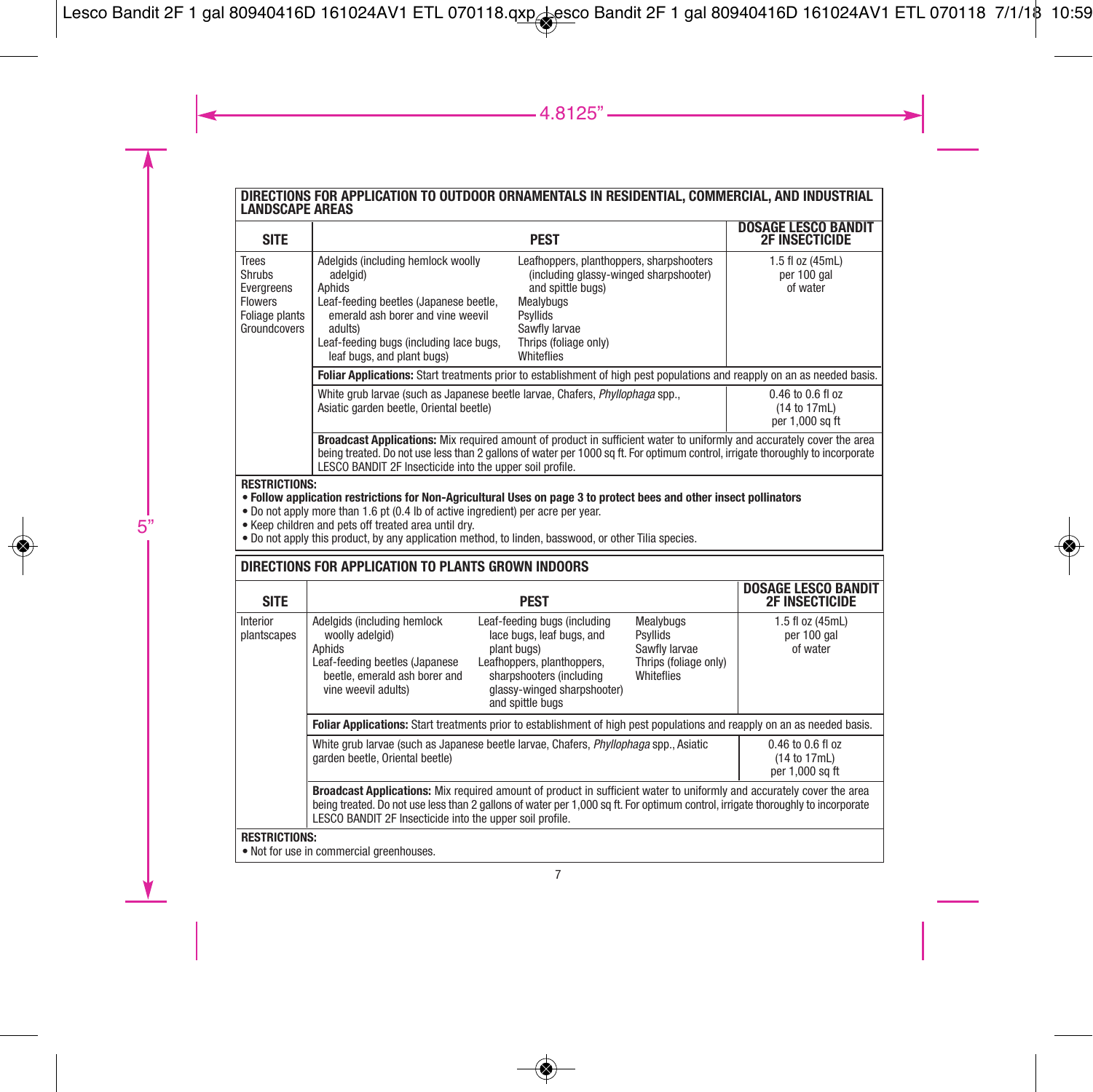### **DIRECTIONS FOR APPLICATION TO TREES AND SHRUBS BY SOIL DRENCH AND SOIL INJECTION**

For use in and around the perimeter of industrial and commercial buildings, in residential and recreational areas, and in municipal, city, state, national, and private wooded and forested areas.

| <b>Trees and Shrubs</b>                                                                                                                                                                                                                                                                                                                                                                                                                                                                                                                                                                                                                                                                                                                                                                                                                                                                                                                                                                                                                                                                                                                                                                                                                                                                                                                                    | 0.1 to 0.2 fl oz (3 to 6 mL) per inch of trunk diameter (D.B.H.)<br>or per foot of shrub height |                                                                                                                                                                                                                                                                                                                                                                                   |                                                |                                                              |
|------------------------------------------------------------------------------------------------------------------------------------------------------------------------------------------------------------------------------------------------------------------------------------------------------------------------------------------------------------------------------------------------------------------------------------------------------------------------------------------------------------------------------------------------------------------------------------------------------------------------------------------------------------------------------------------------------------------------------------------------------------------------------------------------------------------------------------------------------------------------------------------------------------------------------------------------------------------------------------------------------------------------------------------------------------------------------------------------------------------------------------------------------------------------------------------------------------------------------------------------------------------------------------------------------------------------------------------------------------|-------------------------------------------------------------------------------------------------|-----------------------------------------------------------------------------------------------------------------------------------------------------------------------------------------------------------------------------------------------------------------------------------------------------------------------------------------------------------------------------------|------------------------------------------------|--------------------------------------------------------------|
| Adelgids (including hemlock woolly adelgid)<br>Aphids<br>Leaf-feeding beetles (including Japanese beetle<br>and vine weevil adults)<br>Leaf-feeding bugs (including lace bugs, leaf bugs,<br>and plant bugs)                                                                                                                                                                                                                                                                                                                                                                                                                                                                                                                                                                                                                                                                                                                                                                                                                                                                                                                                                                                                                                                                                                                                               |                                                                                                 | Leafhoppers, planthoppers, sharpshooters (including<br>glassy-winged sharpshooter) and spittle bugs<br>Leafminers<br><b>Mealvbugs</b><br>Pine tip moth larvae<br>Psyllids                                                                                                                                                                                                         |                                                | Royal palm bug<br>Sawfly larvae<br>Soft scales<br>Whiteflies |
| <b>Trees and Shrubs</b>                                                                                                                                                                                                                                                                                                                                                                                                                                                                                                                                                                                                                                                                                                                                                                                                                                                                                                                                                                                                                                                                                                                                                                                                                                                                                                                                    |                                                                                                 | 0.2 fl oz (6 mL) per inch of trunk diameter (D.B.H.)                                                                                                                                                                                                                                                                                                                              | or per foot of shrub height                    |                                                              |
| Armored scales (including but not limited<br>to: camellia, false oleander, Florida red,<br>ovstershell, tea, and white peach scales)                                                                                                                                                                                                                                                                                                                                                                                                                                                                                                                                                                                                                                                                                                                                                                                                                                                                                                                                                                                                                                                                                                                                                                                                                       |                                                                                                 | Flatheaded borers (including emerald ash borer)<br>Roundheaded borers (including Asian longhorned beetle)<br>Thrips (foliage only)                                                                                                                                                                                                                                                |                                                | White grub, billbug, and<br>root weevil larvae               |
| Trees with a 15 inch of trunk<br>diameter at breast height<br>(D.B.H.) or greater                                                                                                                                                                                                                                                                                                                                                                                                                                                                                                                                                                                                                                                                                                                                                                                                                                                                                                                                                                                                                                                                                                                                                                                                                                                                          | below.                                                                                          | Apply the following rates as a function of tree diameter at breast height (DBH) 0.1 to 0.4 fl. oz (3 to 12 mL)<br>per inch of trunk diameter (DBH). You may use the higher rate (0.3 -0.4 fl oz) to control the pests listed<br>RESTRICTION: Do not apply more than 1.6 pints (0.4 lb of active ingredient) per acre per year.<br>$DBH =$ is measured at 4.5 feet from the ground |                                                |                                                              |
| <b>Emerald Ash Borer</b><br>Bronze birch borer                                                                                                                                                                                                                                                                                                                                                                                                                                                                                                                                                                                                                                                                                                                                                                                                                                                                                                                                                                                                                                                                                                                                                                                                                                                                                                             |                                                                                                 | Asian Longhorned Beetle                                                                                                                                                                                                                                                                                                                                                           | <b>Eucalvotus Longhorned Borer</b>             | Alder Borer                                                  |
| Soil Injection: GRID SYSTEM: Space holes on 2.5 foot centers, in a grid pattern, extending to the drip line of the tree. CIRCLE SYSTEM:<br>Apply in holes evenly spaced in circles, (use more than one circle dependent upon the size of the tree) beneath the drip line of the tree ex-<br>tending in from that line. BASAL SYSTEM: Space injection holes evenly around the base of the tree trunk no more than 6 to 12 inches out<br>from the base.<br>Mix required dosage in sufficient water to inject an equal amount of solution in each hole. Maintain a low pressure and use sufficient<br>solution for distribution of the liquid into the treatment zone. For optimum control, keep the treated area moist for 7 to 10 days. Do not use<br>less than 4 holes per tree or shrub.<br>Soil Drench: Uniformly apply the dosage in no less than 10 gallons of water per 1000 square feet as a drench around the base of the tree,<br>directed to the root zone. Remove plastic or any other barrier that will stop solution from reaching the root zone.<br>For Control of Specified Borers: Application to trees already heavily infested may not prevent the eventual loss of the trees due to existing<br>pest damage and tree stress.<br><b>RESTRICTION:</b><br>No Soil Injection Applications Allowed in Nassau or Suffolk Counties of New York. |                                                                                                 |                                                                                                                                                                                                                                                                                                                                                                                   |                                                |                                                              |
| <b>GROUND TREATMENT PRE-PLANTING</b>                                                                                                                                                                                                                                                                                                                                                                                                                                                                                                                                                                                                                                                                                                                                                                                                                                                                                                                                                                                                                                                                                                                                                                                                                                                                                                                       |                                                                                                 |                                                                                                                                                                                                                                                                                                                                                                                   | 0.46 to 0.6 fl oz (14 to 17 mL) per 1000 sq ft |                                                              |
| Apply as a broadcast treatment and incorporate into the soil before planting.                                                                                                                                                                                                                                                                                                                                                                                                                                                                                                                                                                                                                                                                                                                                                                                                                                                                                                                                                                                                                                                                                                                                                                                                                                                                              |                                                                                                 |                                                                                                                                                                                                                                                                                                                                                                                   |                                                |                                                              |
| <b>RESTRICTION:</b><br>. Do not apply more than 1.6 pints (0.4 lb of active ingredient) per acre per year.<br>. Keep children and pets off treated area until dry.<br>. Do not apply LESCO BANDIT 2F Insecticide to areas which are water logged or saturated, which will not allow penetration into the root<br>zone of the plant.<br>• Do not apply this product, by any application method, to linden, basswood, or other Tilia species.                                                                                                                                                                                                                                                                                                                                                                                                                                                                                                                                                                                                                                                                                                                                                                                                                                                                                                                |                                                                                                 |                                                                                                                                                                                                                                                                                                                                                                                   |                                                |                                                              |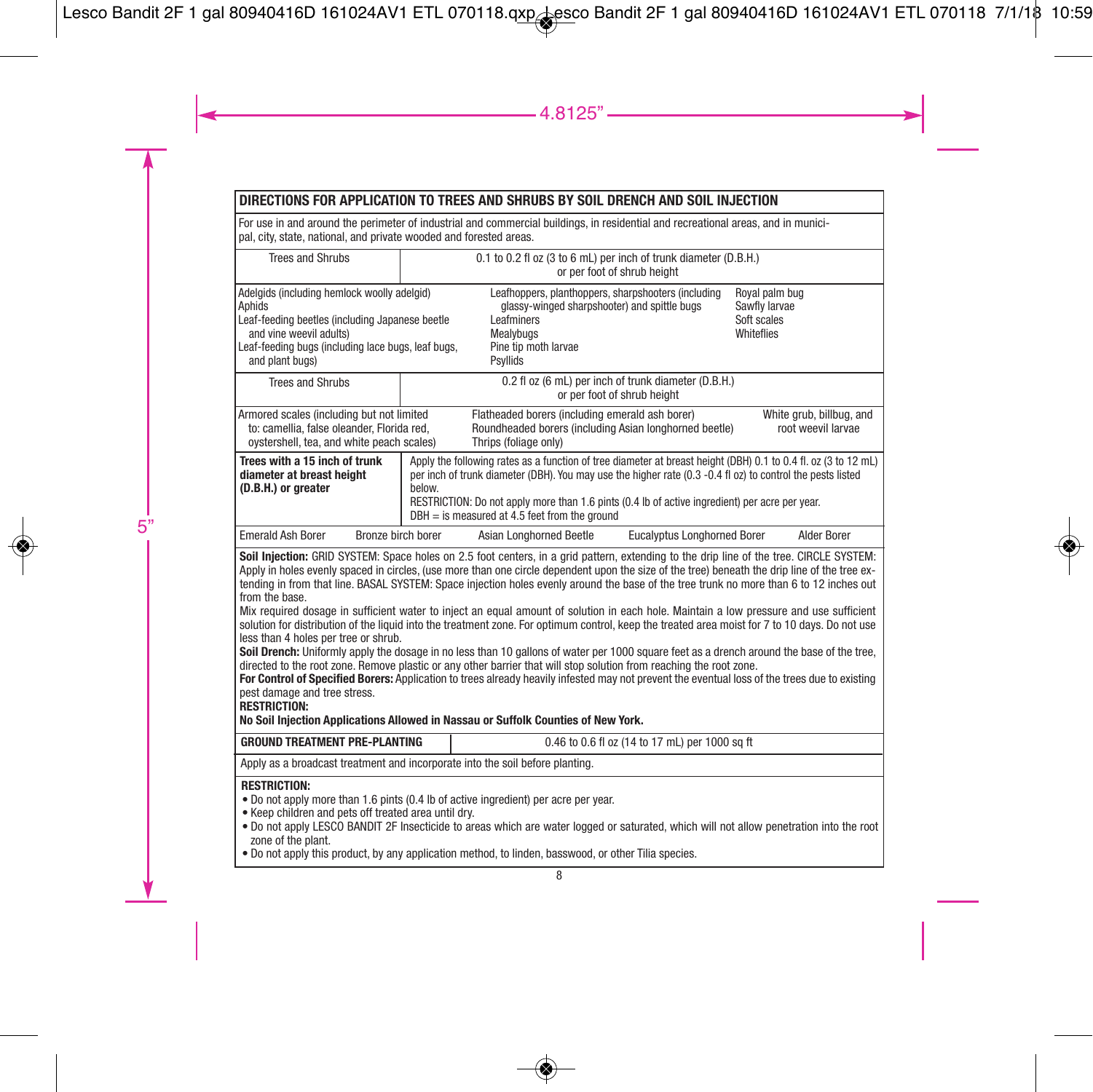| DIRECTIONS FOR FOLIAR APPLICATION TO POME FRUITS, PECANS, AND GRAPES GROWN IN RESIDENTIAL AREAS                                                                                                                                                                                                                                                                                                                                                                                                                                                                                                                                                                                                                                                                                                                                                                                                                                                                                                                                                                                                                                                                     |                                                                                                |                                            |                                           |                              |  |
|---------------------------------------------------------------------------------------------------------------------------------------------------------------------------------------------------------------------------------------------------------------------------------------------------------------------------------------------------------------------------------------------------------------------------------------------------------------------------------------------------------------------------------------------------------------------------------------------------------------------------------------------------------------------------------------------------------------------------------------------------------------------------------------------------------------------------------------------------------------------------------------------------------------------------------------------------------------------------------------------------------------------------------------------------------------------------------------------------------------------------------------------------------------------|------------------------------------------------------------------------------------------------|--------------------------------------------|-------------------------------------------|------------------------------|--|
| <b>SITE</b>                                                                                                                                                                                                                                                                                                                                                                                                                                                                                                                                                                                                                                                                                                                                                                                                                                                                                                                                                                                                                                                                                                                                                         | <b>PEST</b>                                                                                    |                                            | <b>RATE PER APPLICATION</b>               |                              |  |
| <b>Pome Fruits</b><br>Apple<br>Pear<br>Crabapple<br>Pear (oriental)<br>Loquat<br>Quince<br>Mayhaw                                                                                                                                                                                                                                                                                                                                                                                                                                                                                                                                                                                                                                                                                                                                                                                                                                                                                                                                                                                                                                                                   | Aphids (except Wooly apple aphid)<br>Leafhoppers (including glassy-winged<br>sharpshooter)     | Leafminer<br>Mealvbugs*<br>San Jose scale* | $1.5f1$ oz<br>$(45$ mL)<br>per 100 gal    | $6.0$ fl $oz/A$ <sup>1</sup> |  |
| Apply specified dosage as foliar spray as needed after petal-fall is complete.<br>For control of rosy apple aphid, apply prior to leafrolling caused by the pest.<br>For first generation leafminer control, make first application as soon as petal-fall is complete. Greatest leafminer control will result from the<br>earliest possible application. For second and succeeding generations of leafminer, optimal control is obtained from applications made early in<br>the adult flight against egg and early instar larvae. A second application may be required 10 days later if severe pressure continues or if gen-<br>erations are overlapping. A single application may result in suppression only. LESCO BANDIT 2F Insecticide will not control late stage larvae.<br>For San Jose Scale, time applications to the crawler stage. Treat each generation.<br>For late season (preharvest) control of leafhopper species, apply LESCO BANDIT 2F Insecticide while most leafhoppers are in the nymphal<br>stage.<br>For optimal control of mealybug, insure good spray coverage of the trunk and scaffolding limbs or other resting sites of the mealybug. |                                                                                                |                                            |                                           |                              |  |
| <b>RESTRICTIONS</b><br>. Follow application restrictions for Non-Agricultural Uses on page 3 to protect bees and other insect pollinators.<br>• Do not apply more than 6.0 fl oz per acre in a single application.<br>. Do not make more than 4 applications.<br>• Allow 10 or more days between applications.<br>. Do not apply more than 1.6 pints (0.4 lb of active ingredient) per acre per year.<br>. Allow at least 7 days between last application and harvest.<br>• * Not for use in California for control on pears.<br>. Keep children and pets off treated area until dry.                                                                                                                                                                                                                                                                                                                                                                                                                                                                                                                                                                               |                                                                                                |                                            |                                           |                              |  |
| Pecans*                                                                                                                                                                                                                                                                                                                                                                                                                                                                                                                                                                                                                                                                                                                                                                                                                                                                                                                                                                                                                                                                                                                                                             | Yellow pecan aphid<br>Pecan spittlebug<br><b>Black margined aphid</b><br>Pecan leaf phylloxera | Pecan stem phylloxera                      | $1.5$ fl $oz$<br>$(45$ mL)<br>per 100 gal | $6.0$ fl $oz/A1$             |  |
| Make foliar applications as pests begin to build before populations become extreme. Two applications at a 10 to 14 day interval may be<br>required to achieve control. Scout and retreat if needed.<br>Thorough uniform coverage of foliage is necessary for optimal control. Addition of an organosilicone-based spray adjuvant at a rate not to<br>exceed the adjuvant manufacturer's recommended use rate may improve coverage.                                                                                                                                                                                                                                                                                                                                                                                                                                                                                                                                                                                                                                                                                                                                  |                                                                                                |                                            |                                           |                              |  |
| <b>RESTRICTIONS</b><br>. Follow application restrictions for Non-Agricultural Uses on page 3 to protect bees and other insect pollinators.<br>. Do not apply more than a total of 18.0 fl oz of LESCO BANDIT 2F Insecticide per acre per year.<br>. Do not make more than 3 applications.<br>· Allow 10 or more days between applications.<br>. Allow at least 7 days between last application and harvest.<br>. Keep children and pets off treated area until dry.                                                                                                                                                                                                                                                                                                                                                                                                                                                                                                                                                                                                                                                                                                 |                                                                                                |                                            |                                           |                              |  |
| <sup>1</sup> The amount of LESCO BANDIT 2F Insecticide required per acre will depend on tree size and volume of foliage present. The rate per acre<br>is based on a standard of 400 gallons of dilute spray solution per acre for large trees.<br>* Use on pecans not permitted in California unless directed by specific supplemental labeling.                                                                                                                                                                                                                                                                                                                                                                                                                                                                                                                                                                                                                                                                                                                                                                                                                    |                                                                                                |                                            |                                           |                              |  |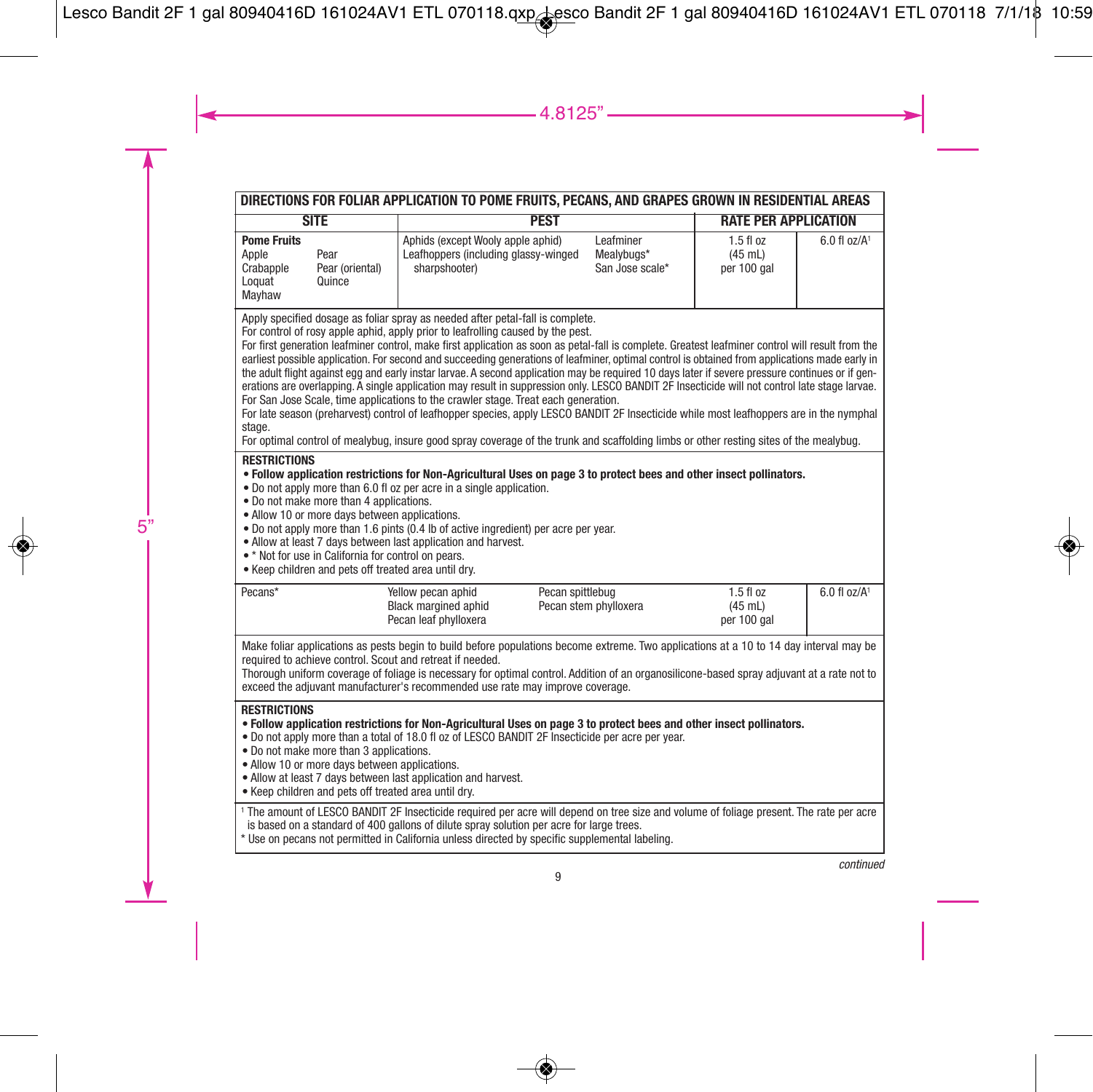| DIRECTIONS FOR FOLIAR APPLICATION TO POME FRUITS. PECANS. AND GRAPES GROWN IN RESIDENTIAL AREAS |                                                        |           |                                      |                                        |  |
|-------------------------------------------------------------------------------------------------|--------------------------------------------------------|-----------|--------------------------------------|----------------------------------------|--|
| <b>SITE</b>                                                                                     | PEST                                                   |           | <b>RATE PER APPLICATION</b>          |                                        |  |
| I Grapes                                                                                        | Leafhoppers (including glassy-<br>winged sharpshooter) | Mealybugs | $1.5$ fl $oz$<br>(45 mL) per 100 gal | $3.0$ fl $oz/A$<br>$(90 \text{ mL/A})$ |  |
| Apply specified dosage as a foliar spray using 200 gallons of water per acre.                   |                                                        |           |                                      |                                        |  |

### **RESTRICTIONS**

- Follow application restrictions for Non-Agricultural Uses on page 3 to protect bees and other insect pollinators.
- Do not apply more than a total of 6.0 fl oz of LESCO BANDIT 2F Insecticide per acre per year.
- Allow at least 14 days between applications.
- Applications may be applied up to and including day of harvest.
- Keep children and pets off treated area until dry.

# **STORAGE AND DISPOSAL** Do not contaminate water, food, or feed by storage or disposal.

**Pesticide Storage:** Store in a cool, dry place and in such a manner as to prevent cross contamination with other pesticides, fertilizers, food, and feed. Store in original container and out of the reach of children, preferably in a locked storage area.

Handle and open container in a manner as to prevent spillage. If the container is leaking, invert to prevent leakage. If container is leaking or material spilled for any reason or cause, carefully dam up spilled material to prevent runoff. Refer to Precautionary Statements on label for hazards associated with the handling of this material. Do not walk through spilled material. Absorb spilled material with absorbing type compounds and dispose of as directed for pesticides above. In spill or leak incidents, keep unauthorized people away. You may contact the Bayer Environmental Science Emergency Response Team for decontamination procedures or any other assistance that may be necessary. The Bayer Environmental Science Emergency Response Telephone No. is 1-800-334-7577 or contact Chemtrec at 1-800-424-9300.

Pesticide Disposal: Wastes resulting from the use of this product may be disposed of on site or at an approved waste disposal facility. **Container Handling: Non-refillable container.** Do not reuse or refill this container. Triple rinse container (or equivalent) promptly after emptying.

Triple rinse as follows: Empty the remaining contents into application equipment or a mix tank and drain for 10 seconds after the flow begins to drip. Fill the container ¼ full with water and recap. Shake for 10 seconds. Pour rinsate into application equipment or a mix tank or store rinsate for later use or disposal. Drain for 10 seconds after the flow begins to drip. Repeat this procedure two more times. Offer for recycling, if available, or reconditioning, or puncture and dispose of in a sanitary landfill or by incineration, or, if allowed by State and local authorities, by burning. If burned, stay out of smoke.

### **IMPORTANT: READ BEFORE USE**

Read the entire Directions for Use, Conditions, Disclaimer of Warranties and Limitations of liability before using this product. If terms are not acceptable, return the unopened product container at once. By using this product, user or buyer accepts the following Conditions, Disclaimer of Warranties and Limitations of Liability.

**CONDITIONS:** The directions for use of this product are believed to be adequate and must be followed carefully. However, it is impossible to eliminate all risks associated with the use of this product. Crop injury, ineffectiveness or other unintended consequences may result because of such factors as weather conditions, presence of other materials, or the manner of use or application, all of which are beyond the control of Bayer CropScience LP. All such risks shall be assumed by the user or buyer.

**DISCLAIMER OF WARRANTIES:** TO THE EXTENT CONSISTENT WITH APPLICABLE LAW, BAYER CROPSCIENCE LP MAKES NO OTHER WARRANTIES, EXPRESS OR IMPLIED, OF MERCHANTABILITY OR OF FITNESS FOR A PARTICULAR PURPOSE OR OTHERWISE, THAT EXTEND BEYOND THE STATE-MENTS MADE ON THIS LABEL. No agent of Bayer CropScience is authorized to make any warranties beyond those contained herein or to modify the warranties contained herein. TO THE EXTENT CONSISTENT WITH APPLICABLE LAW, BAYER CROPSCIENCE LP DISCLAIMS ANY liability whatsoever for special, incidental or consequential damages, resulting from the use or handling of this product.

**LIMITATIONS OF LIABILITY:** TO THE EXTENT CONSISTENT WITH APPLICABLE LAW, THE EXCLUSIVE REMEDY OF THE USER OR BUYER FOR ANY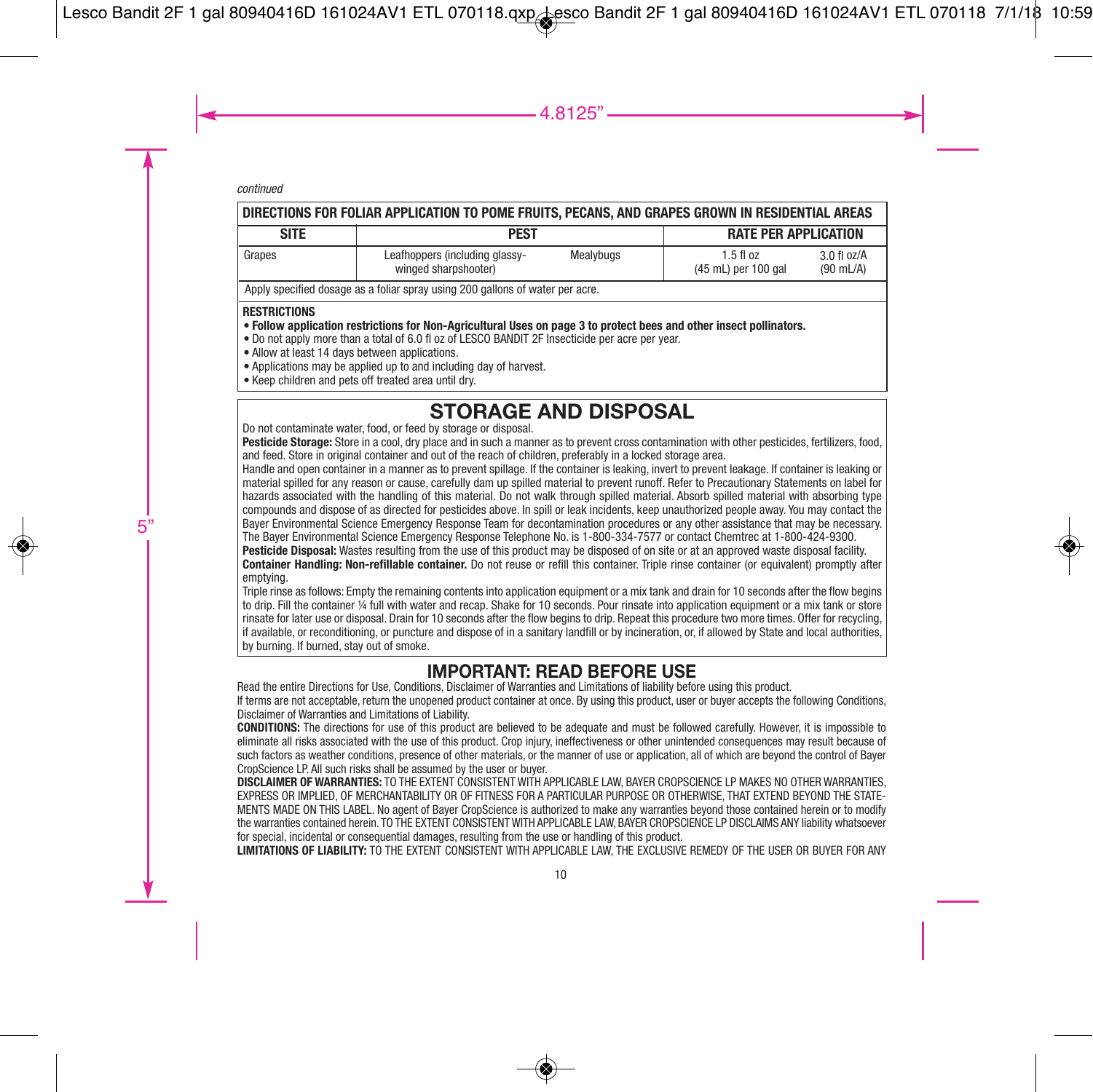AND ALL LOSSES, INJURIES OR DAMAGES RESULTING FROM THE USE OR HANDLING OF THIS PRODUCT, WHETHER IN CONTRACT, WARRANTY, TORT, NEGLIGENCE, STRICT LIABILITY OR OTHERWISE, SHALL NOT EXCEED THE PURCHASE PRICE PAID, OR AT BAYER CROPSCIENCE LP'S ELECTION, THE REPLACEMENT OF PRODUCT.

LESC0® is a registered trademark of LESCO, Inc.<br>Bayer (reg'd) and Bandit™ are trademarks of Bayer.